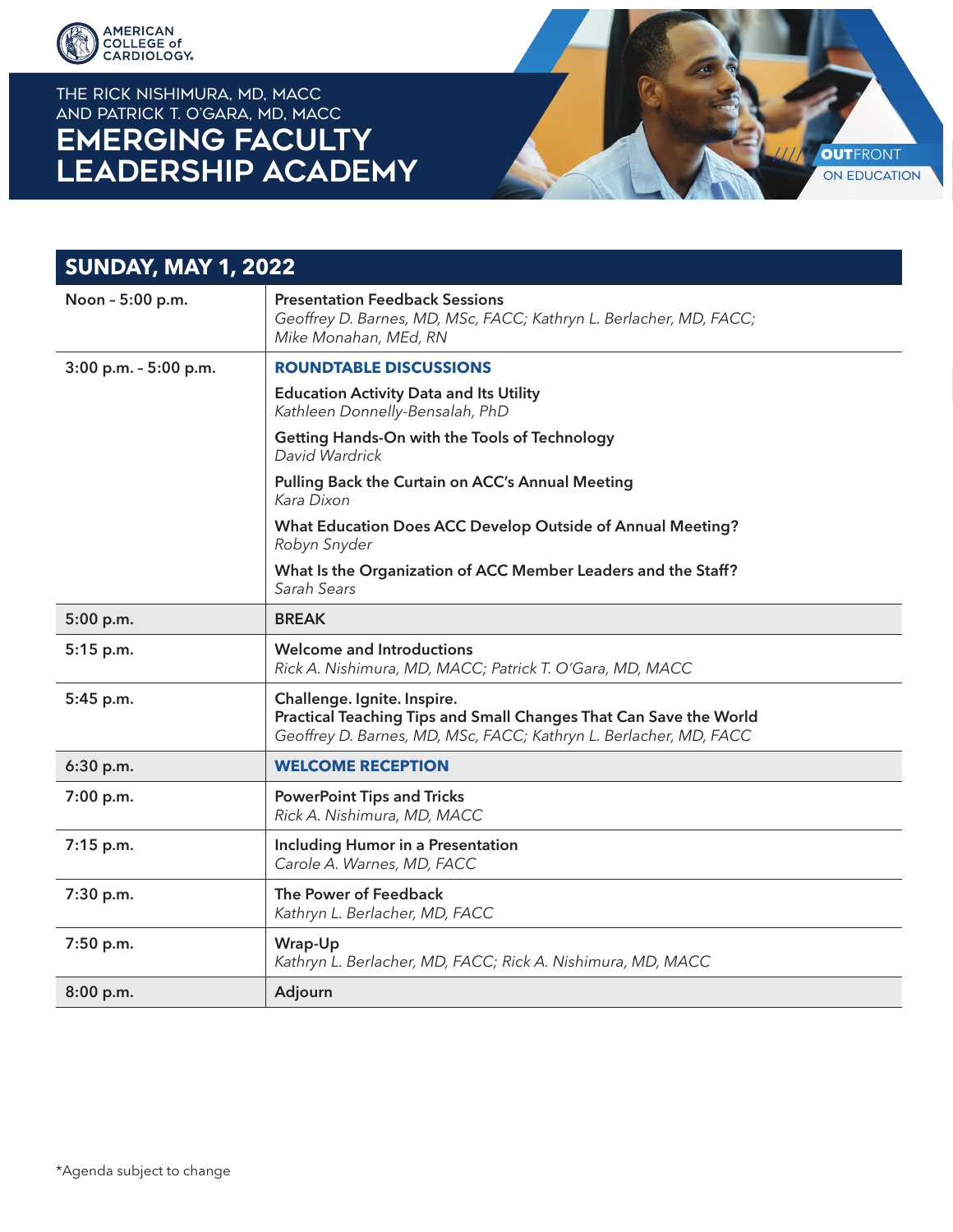

THE RICK NISHIMURA, MD, MACC and PATRICK T. O'GARA, MD, MACC **EMERGING FACULTY LEADERSHIP ACADEMY** 



## **MONDAY, MAY 2, 2022** 7:30 a.m. BREAKFAST 8:00 a.m. Recap of Day 1 and Overview of the Day's Schedule and Objectives *Rick A. Nishimura, MD, MACC* 8:10 a.m. Delivering a Live Presentation: In-Person and Virtually *Geoffrey D. Barnes, MD, MSc, FACC; Mike Monahan, MEd, RN* 9:25 a.m. **Lessons and Strategies for Success from a Course Chair** *Carole A. Warnes, MD, FACC* 9:40 a.m. Developing and Delivering a Case-Based Presentation: Tips from an Expert *Rick A. Nishimura, MD, MACC* 9:55 a.m. BREAK 10:10 a.m. **Multiple Choice Questions: Why, When, and How** *Patrick T. O'Gara, MD, MACC* 10:55 a.m. Group Presentation Finalization 11:40 a.m. **Introduction to Hot Topics in Cardiovascular Care Group Presentations** *Kathryn L. Berlacher, MD, FACC* 11:45 a.m. **Communist Communist Communist Communist Communist Communist Communist Communist Communist Communist Communist Communist Communist Communist Communist Communist Communist Communist Communist Communist Communist** 12:45 p.m. LUNCH 1:30 p.m. Group Presentation 2 2:30 p.m. Group Presentation 3 3:30 p.m. BREAK 3:45 p.m. Group Presentation 4 4:45 p.m. Group Presentation 5 5:45 p.m. Lessons Learned Through the Group Presentations *Kathryn L. Berlacher, MD, FACC* 6:00 p.m. NETWORKING DINNER 7:30 p.m. Adjourn